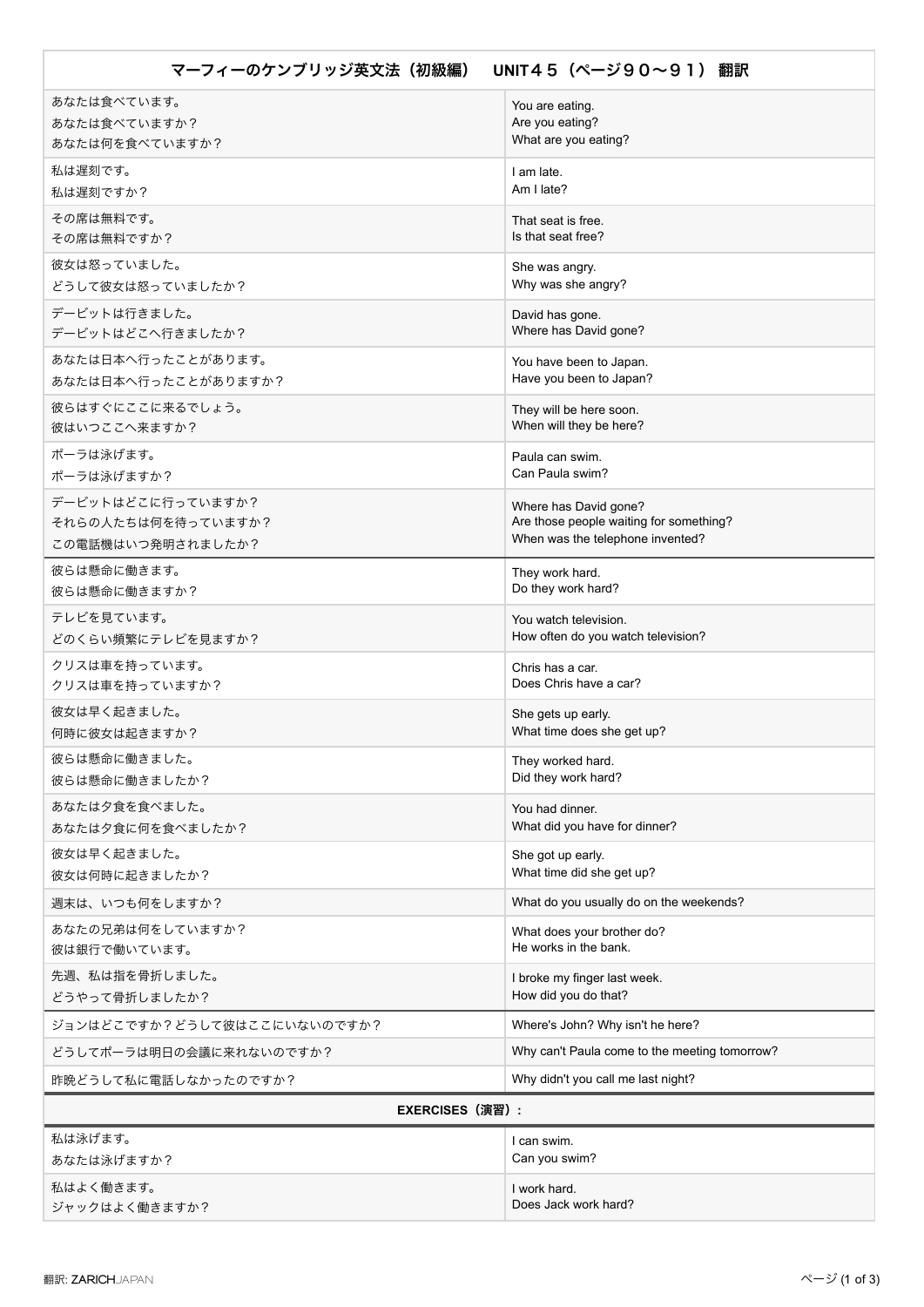| 今朝、私は遅刻しました。             | I was late this morning.                 |
|--------------------------|------------------------------------------|
| 今朝、あなたは遅刻しましたか?          | Were you late this morning?              |
| その映画を見たことがあります。          | I've seen that movie.                    |
| ケイトはその映画を見たことがありますか?     | Has Kate seen that movie?                |
| 明日、ここにいるでしょう。            | I'll be here tomorrow.                   |
| 明日あなたはここにいますか?           | Will you be here tomorrow?               |
| 今晩、私は出かけます。              | I'm going out tonight.                   |
| ポールは今晩出かけますか?            | Is Paul going out tonight?               |
| 私は仕事が好きです。               | I like my job.                           |
| あなたは仕事が好きですか?            | Do you like your job?                    |
| 私はこの近くに住んでいます。           | I live near here.                        |
| ニコルはこの近くに住んでいますか?        | Does Nicole live near here?              |
| 映画を楽しみました。               | I enjoyed the movie.                     |
| あなたはその映画を楽しみましたか?        | Did you enjoy the movie?                 |
| 良い休暇を取りました。              | I had a good vacation.                   |
| 良い休暇を取りましたか?             | Did you have a good vacation?            |
| 車を思っていますか?               | Do you have a car?                       |
| はい、持っています。               | Yes, I do.                               |
| いつも、それを使いますか?            | Do you use it a lot?                     |
| はい、ほとんど毎日です。             | Yes, almost every day.                   |
| あなたは昨日それを使いましたか?         | Did you use it yesterday?                |
| はい、会社へ行くのに。              | Yes, to go to work.                      |
| あなたは運転を楽しみますか?           | Do you enjoy driving?                    |
| いいえ、あまり。                 | Not very much.                           |
| あなたは良い運転手ですか?            | Are you a good driver?                   |
| そう思います。                  | I think I am.                            |
| 事故にあったことはありますか?          | Have you ever had an accident?           |
| いいえ、一度も。                 | No, never.                               |
| デイビットはどこへ行きましたか?         | Where has David gone?                    |
| レイチェルは今日働いていますか?         | Is Rachel working today?                 |
| 子供たちは何をしていますか?           | What are the children doing?             |
| チーズはどのように作られますか?         | How is cheese made?                      |
| あなたの姉妹はパーティに来ますか?        | Is your sister coming to the party?      |
| あなたはどうして本当のことを言いませんでしたか? | Why don't you tell the truth?            |
| あなたのゲストはまだ到着していませんか?     | Have your guests arrived yet?            |
| 何時に飛行機は出発しますか?           | What time does your plane leave?         |
| どうしてジェニーは仕事に行かないのですか?    | Why didn't Jenny go to work?             |
| あなたの車はその事故で損傷しましたか?      | Was your car damaged in the accident?    |
| 出かけたいです。                 | I want to go out.                        |
| どこへ行きたいですか?              | Where do you want to go?                 |
| ケイトとポールはパーティへ行きません。      | Kate and Paul aren't going to the party. |
| どうして彼らは行かないのですか?         | Why aren't they going?                   |
| 私は読書をしています。              | I'm reading.                             |
| 何を読んでいますか?               | What are you reading?                    |
| スーは早く寝ました。               | Sue went to bed early.                   |
| スーは何時に寝ましたか?             | What time did she go to bed?             |
| 私の両親は、休暇に出かけます。          | My parents are going on vacation.        |
| あなたのご両親はいつ休暇にでかけますか?     | When are your parents going on vacation? |